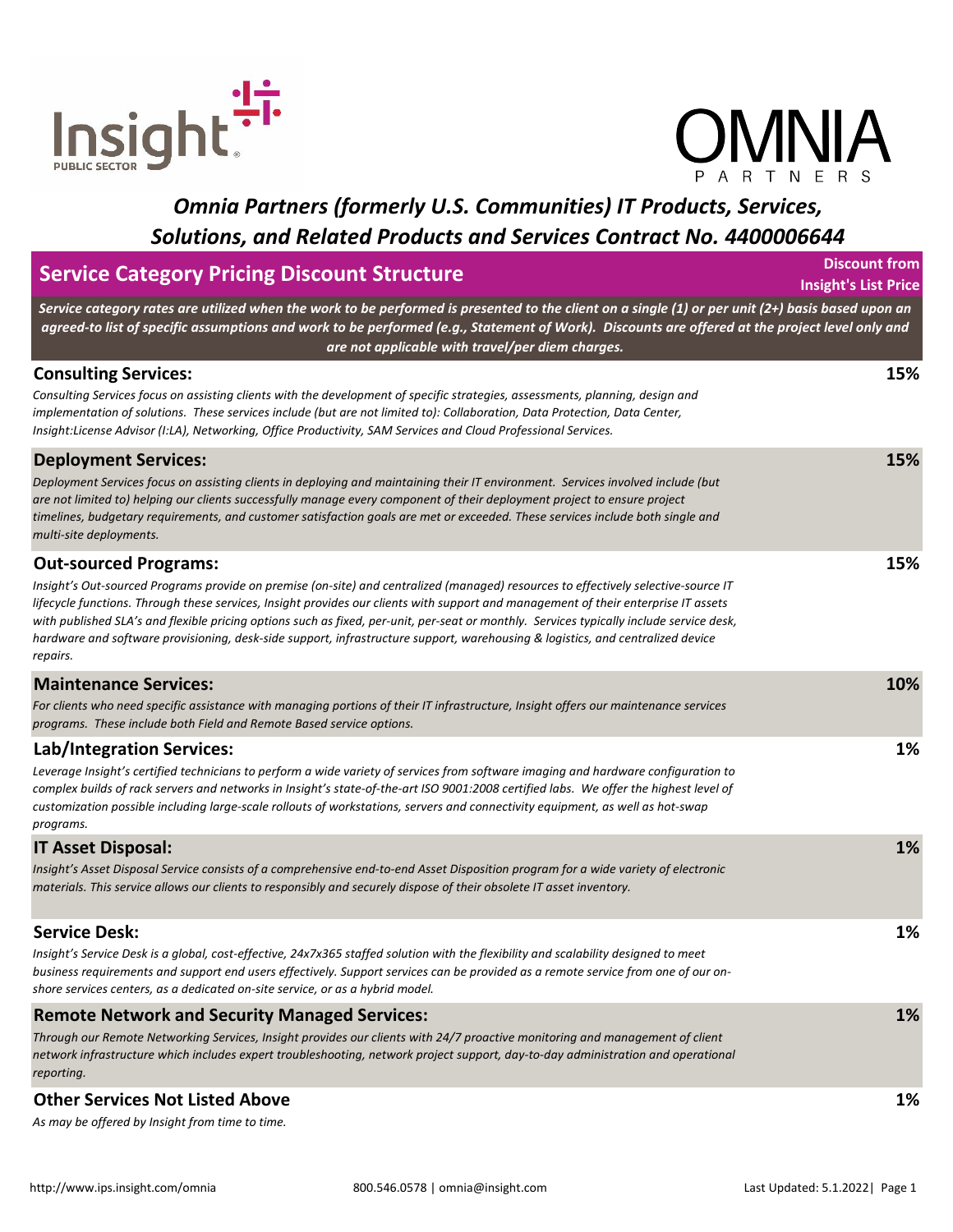



#### **Time & Material Resource Pricing Structure Tier 1 Tier 2 Tier 3 Tier 4 Tier 1 Tier 2 Tier 3 Tier 4 A** Business Analyst I, Project Coordinator (Technical), Service Technician  $$61.92$   $$65.79$   $$83.85$   $$85.53$  15%  $$85.63$  \$52.63 \$55.92  $$71.27$  \$72.70 **B** Business Analyst II, Service<br>Technician Sr. Technician Sr. \$68.37 \$72.24 \$79.98 \$93.91 15% \$58.11 \$61.40 \$67.98 \$79.83 **C** Supervisor Services, Project Coordinator Sr. (Technical), Business Analyst Sr.  $$85.14$   $$86.43$   $$112.23$   $$112.36$  15% \$72.37  $$73.47$   $$95.40$  \$95.51 **D** Engineer \$96.75 \$98.04 \$121.26 \$127.45 15% \$82.24 \$83.33 \$103.07 \$108.33 **E** Project Manager (Technical)  $\frac{1}{16.10}$  \$116.10  $\frac{1}{16.10}$  \$145.77  $\frac{1}{16.10}$  \$150.93 15%  $\frac{1}{16.98}$  \$98.69  $\frac{1}{16.60}$  \$123.90  $\frac{1}{16.20}$ **F** Consultant I \$161.25 \$167.70 \$187.05 \$218.01 20% \$129.00 \$134.16 \$149.64 \$174.41 **G** |Engineer Sr. | \$135.45 | \$136.74 | \$168.99 | \$177.76 | 15% | \$115.13 | \$116.23 | \$143.64 | \$151.10 **H** Project Manager Sr. (Technical),<br>Manager Services Manager Services \$154.80 \$161.25 \$196.08 \$209.63 15% \$131.58 \$137.06 \$166.67 \$178.18 **I** Project Coordinator (Consulting), Consultant II, Consultant I (Contact Center)  $$187.05$   $$193.50$   $$212.85$   $$251.55$  15%  $$158.99$   $$164.48$   $$180.92$   $$213.82$ **J** Consultant Sr., Consultant II (Contact Center) contact Center) \$212.85 | \$225.75 | \$251.55 | \$293.48 | 20% | \$170.28 | \$180.60 | \$201.24 | \$234.78 **K** Project Coordinator Sr. |rioject Coordinator 51.<br>|Consulting), Sr. Manager Services| \$212.85 | \$216.72 | \$227.04 | \$281.74 | 15% | \$180.92 | \$184.21 | \$192.98 | \$239.48 **L** Architect I, Manager Programs, |Architect I, Manager Programs, | \$225.75 | \$238.65 | \$264.45 | \$310.25 | 15% | \$191.89 | \$202.85 | \$224.78 | \$263.71<br>|Project Manager (Consulting) **M** Architect II, Project Manager Sr.<br>(Consulting) .~~...eecc 17 . 1.9,eec ......ege. e.: \$251.55 | \$264.45 | \$290.25 | \$343.79 | 15% \$213.82 | \$224.78 | \$246.71 | \$292.22<br>(Consulting) **N** Architect Sr., Architect I (Contact Center) Center) \$274.13 \$320.73 \$290.25 \$290.25 \$322.50 \$377.33 \$235.75 \$246.71 \$274.13 \$320.73<br>Center) **O** Architect II (Contact Center)  $\frac{1}{322.50}$   $\frac{1}{322.50}$   $\frac{1}{322.50}$   $\frac{1}{322.50}$  15%  $\frac{1}{3274.13}$   $\frac{1}{274.13}$   $\frac{1}{3274.13}$   $\frac{1}{3274.13}$ **P** Sr. Architect (Contact Center)  $\frac{1}{354.75}$   $\frac{1}{354.75}$   $\frac{1}{354.75}$   $\frac{1}{354.75}$  15%  $\frac{1}{301.54}$   $\frac{1}{301.54}$   $\frac{1}{301.54}$   $\frac{1}{301.54}$   $\frac{1}{301.54}$ **Q** Specialty \$398.29 \$419.25 \$465.37 \$545.03 15% \$338.54 \$356.36 \$395.56 \$463.27 **Labor Functional Roles Insight List Price Discount Contract Price Market Tier Market Tier**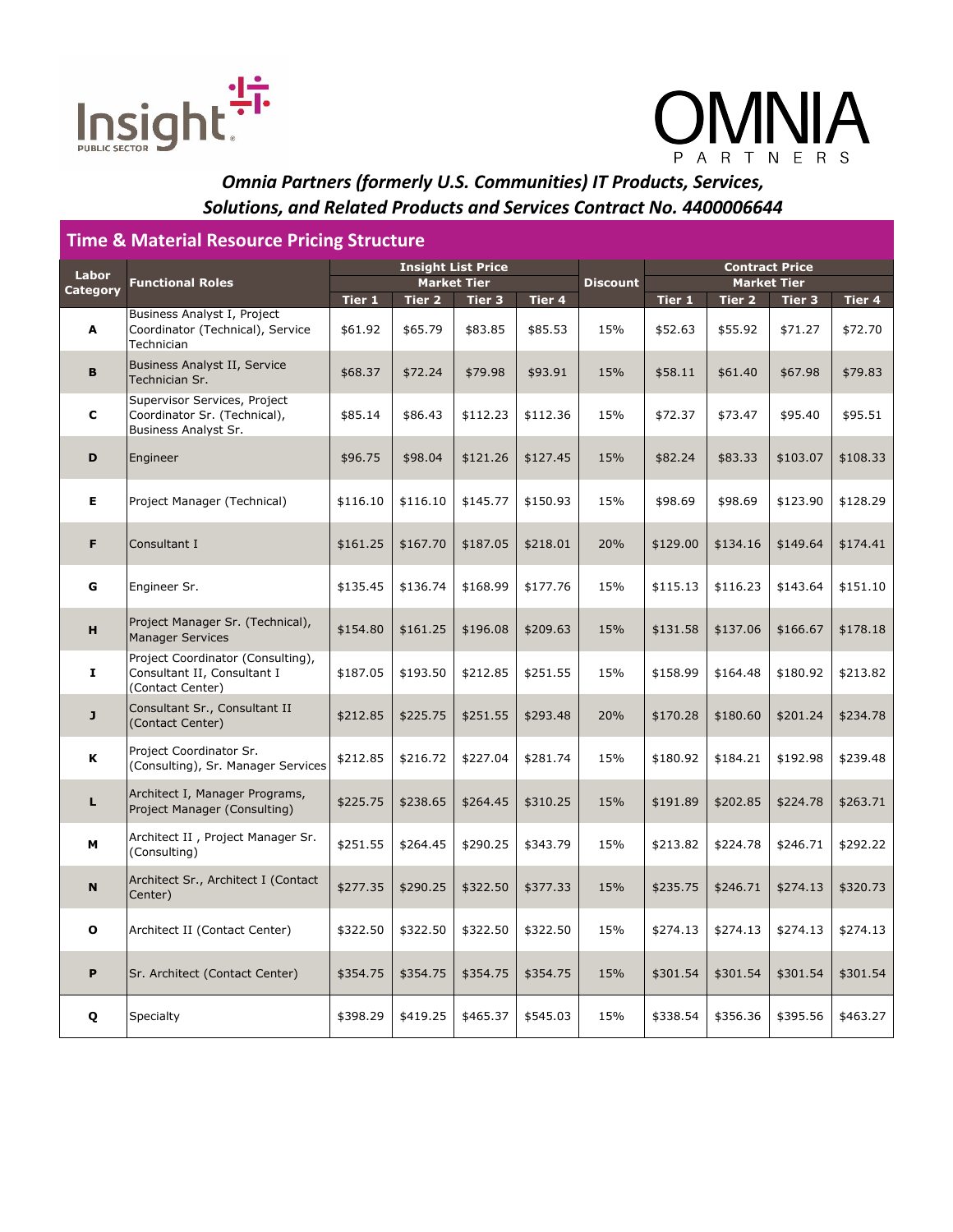



#### **Geographic Market Tiers**

| Tier 1            | Tier 2               | Tier 3             | Tier 4            |
|-------------------|----------------------|--------------------|-------------------|
| Atlanta, GA       | Albuquerque, NM      | Baltimore, MD      | New York, NY      |
| Austin, TX        | Arlington, TX        | Boston, MA         | Oakland, CA       |
| Charlotte, NC     | Bakersfield, CA      | Chicago, IL        | San Francisco, CA |
| Columbus, OH      | Cleveland, OH        | Fresno, CA         | San Jose, CA      |
| Dallas, TX        | Colorado Springs, CO | Long Beach, CA     |                   |
| El Paso, TX       | Denver, CO           | Los Angeles, CA    |                   |
| Fort Worth, TX    | Detroit, MI          | Minneapolis, MN    |                   |
| Houston, TX       | Kansas City, MO      | Philadelphia, PA   |                   |
| Indianapolis, IN  | Las Vegas, NV        | Portland, OR       |                   |
| Jacksonville, FL  | Miami, FL            | Sacramento, CA     |                   |
| Louisville, KY    | Milwaukee, WI        | San Diego, CA      |                   |
| Memphis, TN       | New Orleans, LA      | Seattle, WA        |                   |
| Nashville, TN     | Phoenix, AZ          | Virginia Beach, VA |                   |
| Oklahoma City, OK | Raleigh, NC          | Washington, DC     |                   |
| Omaha, NE         | Tucson, AZ           |                    |                   |
| San Antonio, TX   |                      |                    |                   |
| St. Louis, MO     |                      |                    |                   |
| Tampa, FL         |                      |                    |                   |
| Tulsa, OK         |                      |                    |                   |
| Wichita, KS       |                      |                    |                   |
|                   |                      |                    |                   |
|                   |                      |                    |                   |

**Pricing for Participating Public Agencies outside of these major metro areas will be in accordance with Insight's services engagement model and our go-to-market strategy and will be documented in the Agency's Statement of Work (as applicable).**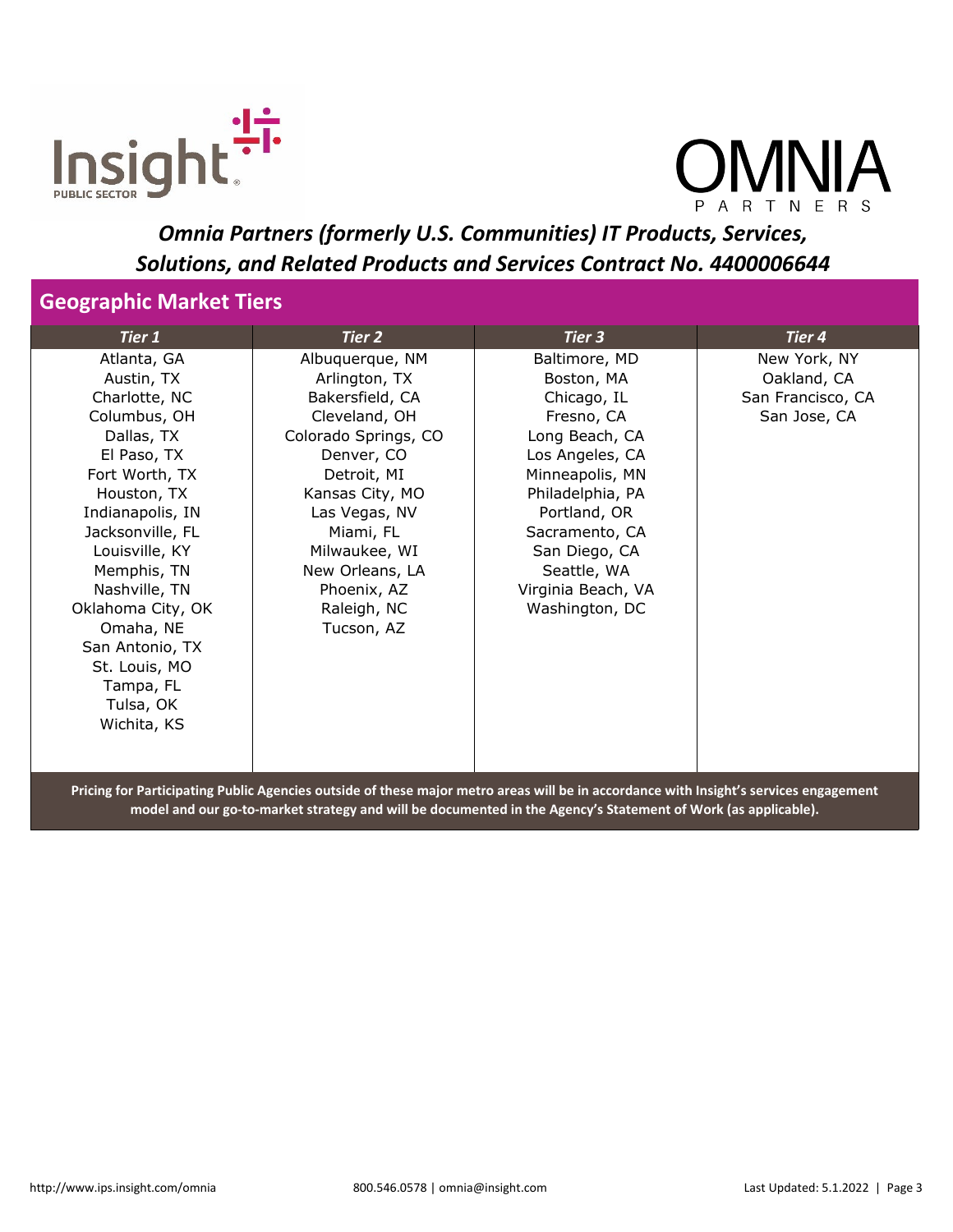



| <b>Category</b> | <b>Job Title</b>                   | <b>Job Description</b>                                                                                                                                                                                                                                                                                                                                                                                                                          | <b>Typical Responsibilities</b>                                                                                                    |
|-----------------|------------------------------------|-------------------------------------------------------------------------------------------------------------------------------------------------------------------------------------------------------------------------------------------------------------------------------------------------------------------------------------------------------------------------------------------------------------------------------------------------|------------------------------------------------------------------------------------------------------------------------------------|
|                 | <b>Business Analyst I</b>          | Develop effective and efficient business processes. Provide analysis and reporting on departmental/group<br>revenue, expense, and strategic projects. Drive profits and cut costs.                                                                                                                                                                                                                                                              | Gathering and documenting business<br>requirements, use cases, story boards,<br>swim lane diagrams.                                |
| $\overline{A}$  | Project Coordinator<br>(Technical) | Coordinate all aspects of a Technical Service offering project under the direction of a Project Manager or<br>Project Manager Sr. Facilitate and coordinate documented objectives, financial and service level project<br>delivery tracking for Technical Services resources and other project staff.                                                                                                                                           | Refresh/deployment project.                                                                                                        |
| A               | Service Technician                 | Install, modify, repair, test and/or service systems and communications equipment, including, but not<br>limited to: hardware and peripherals; software configuration; voice, video and data cabling systems; and<br>networks. Service both internal Insight teammates, as well as clients on site.                                                                                                                                             | Multisite deployment.                                                                                                              |
| B               | <b>Business Analyst II</b>         | Develop effective and efficient business processes. Provide analysis and reporting on departmental/group<br>revenue, expense, and strategic projects. Drive profits and cut costs. Mentor and train Business Analyst I<br>incumbents.                                                                                                                                                                                                           | Owner of requirements, gathering and<br>documentation of business<br>requirements, use cases, story boards,<br>swim lane diagrams. |
| B               |                                    | Service Technician Sr. Install, modify, repair, test and/or service systems and communications equipment, including, but not<br>limited to: hardware and peripherals; software configuration; voice, video and data cabling systems; and<br>networks. Service both internal Insight teammates, as well as clients on site while focused on the highest<br>level of client satisfaction.                                                         | Multisite deployment lead.                                                                                                         |
| C               | <b>Supervisor Services</b>         | Oversee all execution of contracted service solutions to support the client's business. This includes but is<br>not limited to: specific service desk support, quality assurance in the custom configuration lab, managing<br>technicians and material handlers, and development and execution of day-to-day business practices as<br>related to all quoting, vendor warranty, vendor trade-in, order management, and other related activities. | Assist in developing new service<br>partnerships and emerging<br>technologies.                                                     |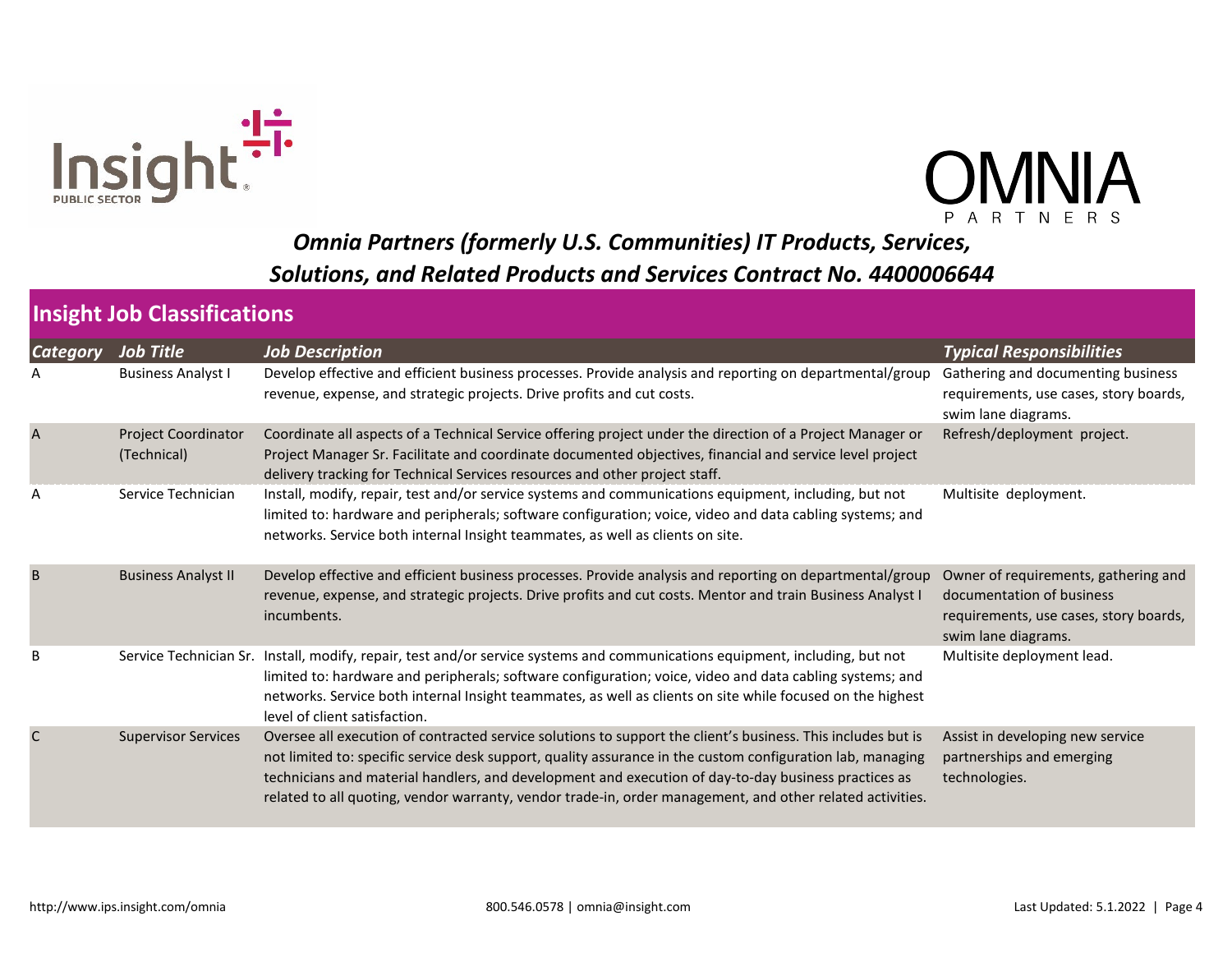



| <b>Category</b> | <b>Job Title</b>                       | <b>Job Description</b>                                                                                                                                                                                                                                                                                                                                                                                                                                          | <b>Typical Responsibilities</b>                                                                                                                                       |
|-----------------|----------------------------------------|-----------------------------------------------------------------------------------------------------------------------------------------------------------------------------------------------------------------------------------------------------------------------------------------------------------------------------------------------------------------------------------------------------------------------------------------------------------------|-----------------------------------------------------------------------------------------------------------------------------------------------------------------------|
|                 | Project Coordinator<br>Sr. (Technical) | Coordinate all aspects of a Technical Service offering project under the direction of a Project Manager or<br>Project Manager Sr. Facilitate and coordinate documented objectives, financial and service level project<br>delivery tracking for Technical Services resources and other project staff. The Senior Project Coordinator<br>may be assigned to coordinate project delivery independent of an assigned Project Manager under specific<br>conditions. | Phone refresh project, multi site<br>deployment (working with a PM).                                                                                                  |
| $\mathsf{C}$    | <b>Business Analyst Sr.</b>            | Develop effective and efficient business processes. Provide analysis and reporting on departmental/group<br>revenue, expense, and strategic projects. Drive profits and cut costs. Provide leadership and technical<br>support to other Business Analysts.                                                                                                                                                                                                      | Business process reengineering, owner<br>of requirements, gathering and<br>documentation of business<br>requirements, use cases, story boards,<br>swim lane diagrams. |
| D               | Engineer                               | Plan and design solutions to meet client needs. Accountable for defining processes for technical platforms, Inventory assessment.<br>developing system specifications, and creating system interfaces and business applications.                                                                                                                                                                                                                                |                                                                                                                                                                       |
| E               | Project Manager<br>(Technical)         | Manage, direct and oversee the operations and administration of assigned technical projects and<br>programs. The PM provides visible leadership, accountability and authority over high profile technical<br>projects and programs delivered to Insight clients or internal leadership. The PM works independently and<br>exhibits a high degree of initiative in resolving problems encountered and developing recommended<br>technical solutions.             | Multisite deployment/refresh project.                                                                                                                                 |
|                 | Consultant I                           | Identify client needs and develop a plan and proposal for delivery of services. Has a strong ability to<br>develop solutions based upon discovery and needs.                                                                                                                                                                                                                                                                                                    | Windows 8 migration, Microsoft Office<br>365 migration.                                                                                                               |
| G               | Engineer Sr.                           | Plan and design solutions to meet client needs. Accountable for defining processes for technical platforms, Data center rack and stack, PLANAR<br>developing system specifications, and creating system interfaces and business applications. Responsible<br>for coordination of a project team and all Insight teammates involved in a particular project.                                                                                                     | matrix video wall installation.                                                                                                                                       |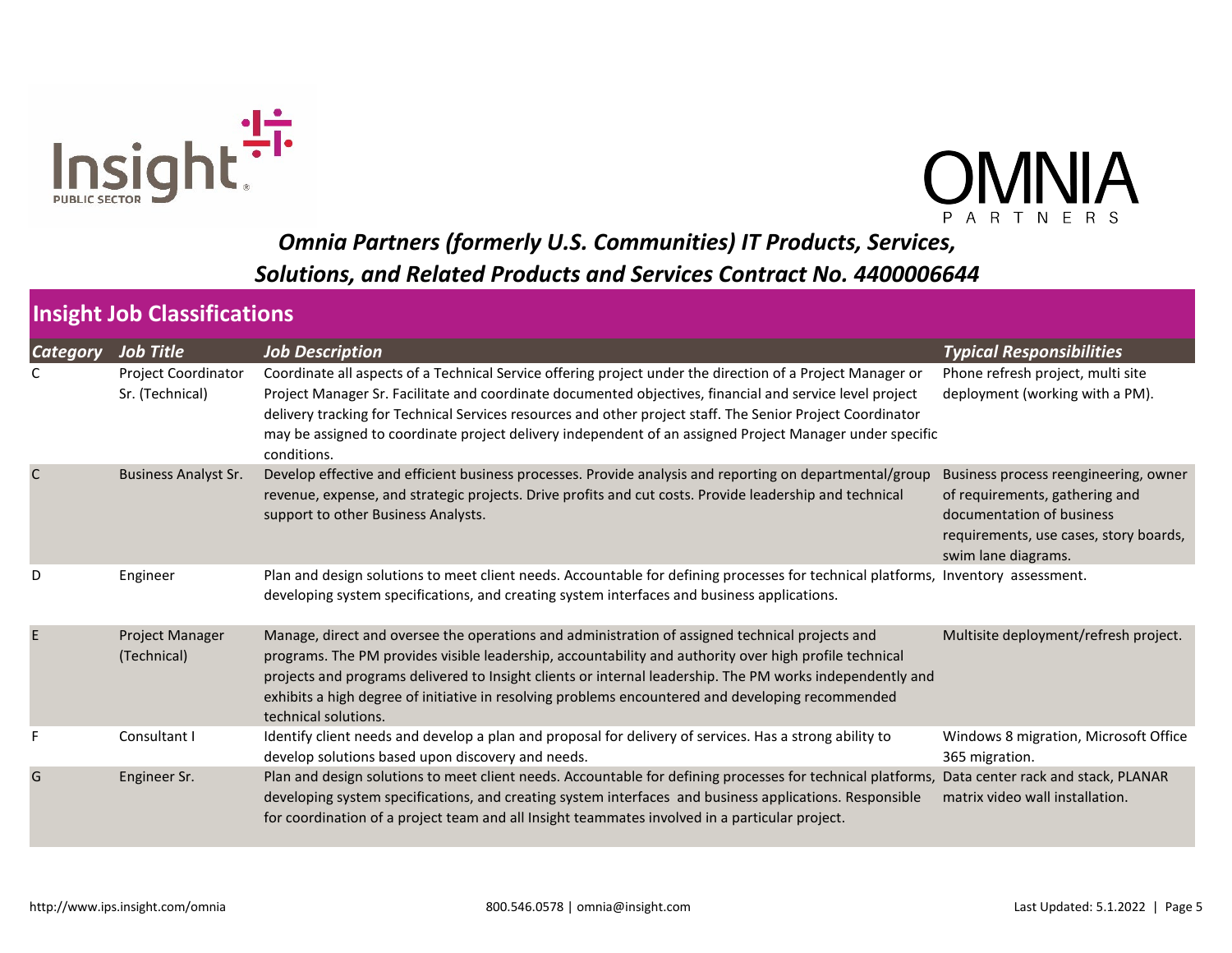



| <b>Category</b> | <b>Job Title</b>                    | <b>Job Description</b>                                                                                                                                                                                                                                                                                                                                                                                                                                                                                                                                                                                                                                                                                                                                                                                                                                        | <b>Typical Responsibilities</b>             |
|-----------------|-------------------------------------|---------------------------------------------------------------------------------------------------------------------------------------------------------------------------------------------------------------------------------------------------------------------------------------------------------------------------------------------------------------------------------------------------------------------------------------------------------------------------------------------------------------------------------------------------------------------------------------------------------------------------------------------------------------------------------------------------------------------------------------------------------------------------------------------------------------------------------------------------------------|---------------------------------------------|
| н               | Project Manager Sr.<br>(Technical)  | Manage, direct and oversee the operations and administration of assigned technical projects and<br>programs. This includes coordinating activities of Project Managers & Coordinators, department leaders,<br>technical service engineers, and other project staff. The PM works independently and exhibits a high<br>degree of initiative in resolving problems encountered and developing recommended technical solutions.<br>The SPM provides visible leadership, accountability and authority over high profile technical projects and<br>programs delivered to Insight clients or internal leadership.                                                                                                                                                                                                                                                   | Multisite deployment/refresh project.       |
| H               | <b>Manager Services</b>             | Manage delivery, development and implementation of technology solutions for clients. Functions include Manage the development of client<br>resource management, service operations management and/or scope management of the project or client statements of work (SOW's) and<br>engagement, quality and performance metrics of the engagement and/or team, resource management of associated change control process.<br>both technical and non-technical resources associated with the engagement or team, including risk,<br>communication plans, change management, financial performance and overall client satisfaction. Offer<br>supervision of technical and administrative employees, supervisors/coordinators and onsite/field service<br>personnel to ensure technical solution expectations are met for Insight's internal and external customers. |                                             |
|                 | Project Coordinator<br>(Consulting) | Coordinate all aspects of a Consulting Service offering project under the direction of a Project Manager or<br>Project Manager Sr. Facilitate and coordinate documented objectives, financial and service level project<br>delivery tracking for Consulting Services resources and other project staff.                                                                                                                                                                                                                                                                                                                                                                                                                                                                                                                                                       | Deployment planning services<br>engagement. |
|                 | Consultant II                       | Identify client needs and develop a plan and proposal for delivery of services. Has a strong ability to<br>develop solutions based upon discovery and needs. Mentor and train Consultant I incumbents.                                                                                                                                                                                                                                                                                                                                                                                                                                                                                                                                                                                                                                                        | Microsoft Quickstart.                       |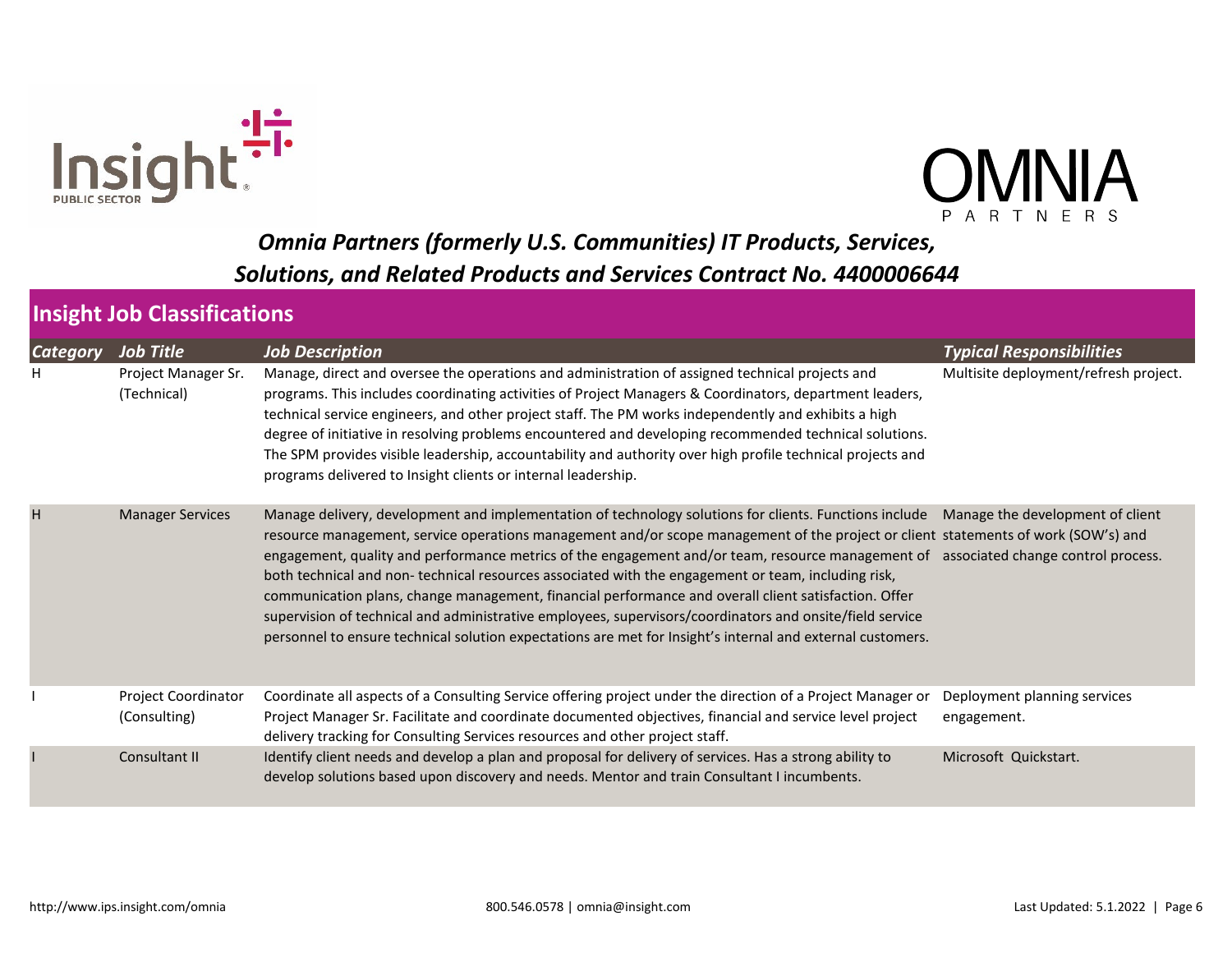



|                 | 4400006644<br><b>Insight Job Classifications</b> |                                                                                                                                                                                                                                                                                                                                                                                                                                                                   |                                                                                                                                                                                                                                                              |  |  |
|-----------------|--------------------------------------------------|-------------------------------------------------------------------------------------------------------------------------------------------------------------------------------------------------------------------------------------------------------------------------------------------------------------------------------------------------------------------------------------------------------------------------------------------------------------------|--------------------------------------------------------------------------------------------------------------------------------------------------------------------------------------------------------------------------------------------------------------|--|--|
| <b>Category</b> | <b>Job Title</b><br>Center)                      | <b>Job Description</b><br>Consultant I (Contact Identify client needs and develop a plan and proposal for delivery of unified communication and<br>collaboratoin (UC&C) services. Has a strong ability to develop UC&C solutions based upon discovery and<br>needs.                                                                                                                                                                                               | <b>Typical Responsibilities</b><br>Assist with implementation/upgrade of<br>Cisco Unified Contact Center,<br>installation of VMs, OS, and<br>applications, initial configurations,<br>troubleshooting (manage logs, backup,<br>TAC escalation, tools, etc.). |  |  |
|                 | Consultant Sr.                                   | Identify client needs and develop a plan and proposal for delivery of services. Has a strong ability to<br>develop solutions based upon discovery and needs and assumes the role of a licensing expert. Lead a team<br>of Engineers as it relates to client solutions deployment. Provide leadership and support to other<br>Consultants.                                                                                                                         | SharePoint taxonomy and governance<br>& build support, UCS implementation,<br>UC LAN/WAN refresh.                                                                                                                                                            |  |  |
|                 | Center)                                          | Consultant II (Contact Identify client needs and develop a plan and proposal for delivery of unified communication and<br>collaboration (UC&C) services. Has a strong ability to develop UC&C solutions based upon discovery and<br>needs. Mentor and train Consultant I (Contact Center) incumbents.                                                                                                                                                             | Assist with Cisco Unified Contact<br>Center design/development (scripting),<br>custom reports, dashboard, call flow,<br>business logic, micro applications,<br>administration of scripts, etc.                                                               |  |  |
| K               | <b>Project Coordinator</b><br>Sr. (Consulting)   | Coordinate all aspects of a Consulting Service offering project under the direction of a Project Manager or<br>Project Manager Sr. Facilitate and coordinate documented objectives, financial and service level project<br>delivery tracking for Consulting Services resources and other project staff. The Senior Project Coordinator<br>may be assigned to coordinate project delivery independent of an assigned Project Manager under specific<br>conditions. | Deployment planning services<br>engagement, Microsoft Office 365<br>migration.                                                                                                                                                                               |  |  |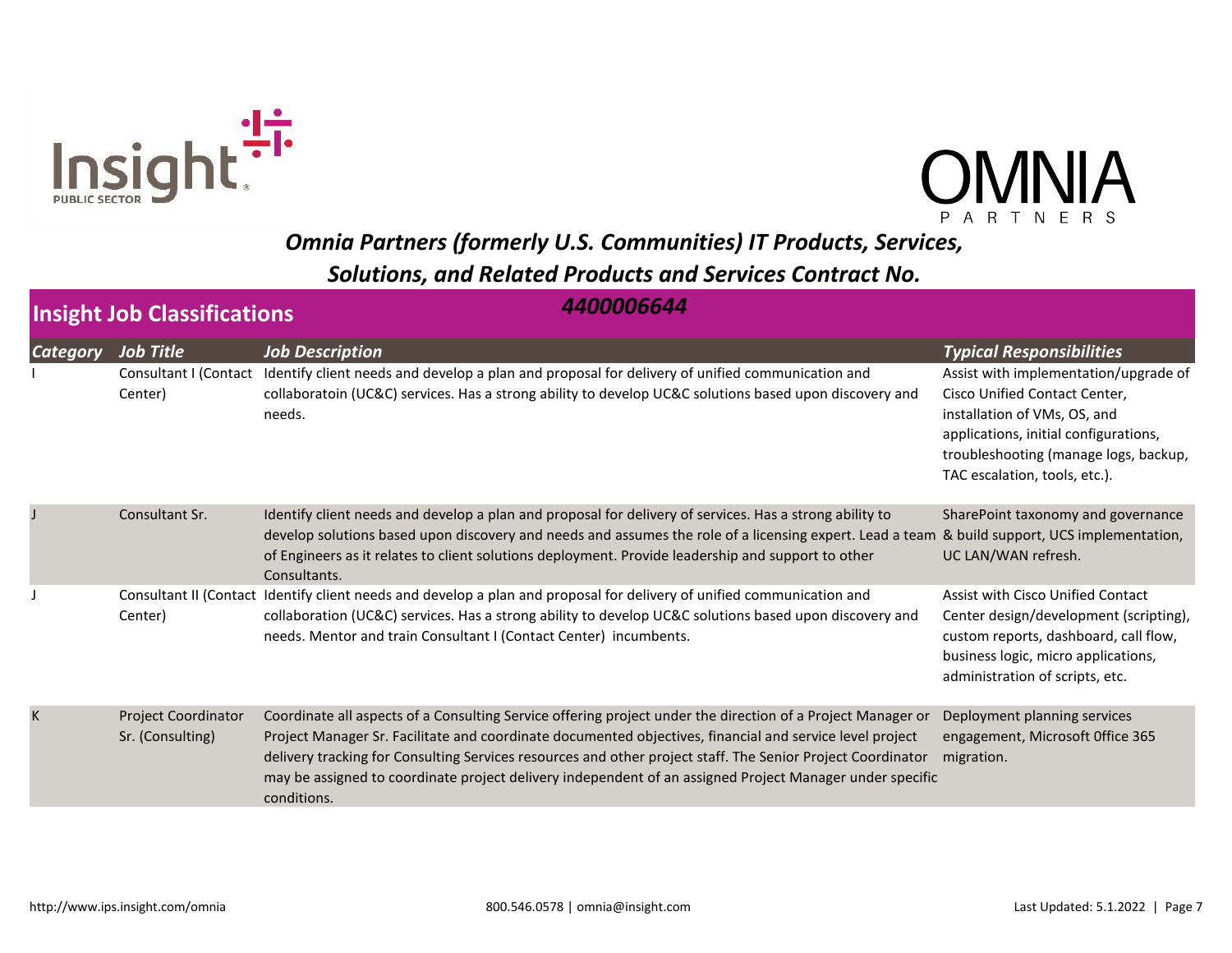



| <b>Category</b> | Job Title                              | <b>Job Description</b>                                                                                                                                                                                                                                                                                                                                                                                                                                                                                                                                                                                                                                                                                                                                                                      | <b>Typical Responsibilities</b>                                                                                                                          |
|-----------------|----------------------------------------|---------------------------------------------------------------------------------------------------------------------------------------------------------------------------------------------------------------------------------------------------------------------------------------------------------------------------------------------------------------------------------------------------------------------------------------------------------------------------------------------------------------------------------------------------------------------------------------------------------------------------------------------------------------------------------------------------------------------------------------------------------------------------------------------|----------------------------------------------------------------------------------------------------------------------------------------------------------|
|                 | Sr. Manager Services                   | Lead delivery, development and implementation of technology solutions for clients. Functions include<br>resource management, service operations management and/or scope management of the project or client the team, responsible for employee<br>engagement, quality and performance metrics of the engagement and/or team, resource management of<br>both technical and non-technical resources associated with the engagement or team, including risk,<br>communication plans, change management, financial performance and overall client satisfaction. Offer<br>supervision of technical and administrative employees, supervisors/coordinators and onsite/field service<br>personnel to ensure technical solution expectations are met for Insight's internal and external customers. | Manage the day-to-day operations of<br>maintenance (forecasting, operational<br>efficiencies, etc.).                                                     |
|                 | <b>Architect I</b>                     | Assess and design complex solutions to meet our client's technology and business needs. Manage project<br>teams that consult with our clients to analyze and identify technical requirements. Subject matter experts<br>for strategic client opportunities.                                                                                                                                                                                                                                                                                                                                                                                                                                                                                                                                 | Data center QA & test plan design,<br>infrastructure assessment, white board<br>sessions.                                                                |
|                 | Manager Programs                       | Oversee the day-to-day operations and team members to fulfill lifecycle services at the client site.<br>Demonstrate strong leadership and act as a positive stakeholder in all situations.                                                                                                                                                                                                                                                                                                                                                                                                                                                                                                                                                                                                  | Liaison between client and Insight<br>team members (i.e., AI Lab, Call<br>Management Center, Disposal, Service<br>Sales Rep, Consulting Services, etc.). |
|                 | <b>Project Manager</b><br>(Consulting) | Manage, direct and oversee the operations and administration of assigned consulting projects and<br>programs. The PM provides visible leadership, accountability and authority over high profile consulting<br>projects and programs delivered to Insight clients or internal leadership. The PM works independently and<br>exhibits a high degree of initiative in resolving problems encountered and developing recommended<br>consulting solutions.                                                                                                                                                                                                                                                                                                                                      | WLAN site survey, telepresence<br>installation.                                                                                                          |
| M               | Architect II                           | Assess and design complex solutions to meet our client's technology and business needs. Manage project<br>teams that consult with our clients to analyze and identify technical requirements. Subject matter experts<br>for strategic client opportunities. Mentor and train Architect I incumbents.                                                                                                                                                                                                                                                                                                                                                                                                                                                                                        | Data center QA & test plan design,<br>infrastructure assessment, white board<br>sessions.                                                                |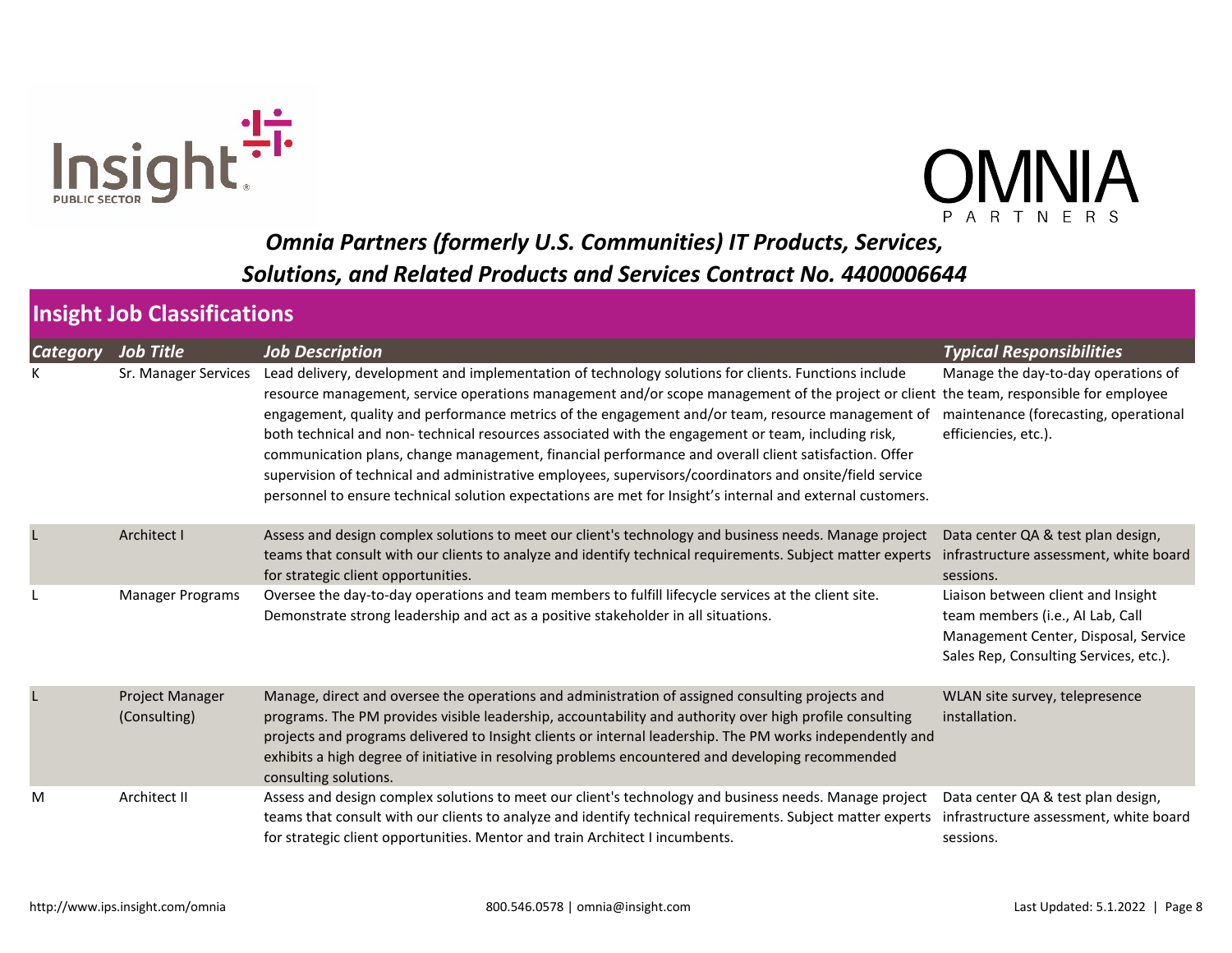



| <b>Category</b> | Job Tit <u>le</u>                   | <b>Job Description</b>                                                                                                                                                                                                                                                                                                                                                                                                                                                                                                                                                                                  | <b>Typical Responsibilities</b>                                                                                                     |
|-----------------|-------------------------------------|---------------------------------------------------------------------------------------------------------------------------------------------------------------------------------------------------------------------------------------------------------------------------------------------------------------------------------------------------------------------------------------------------------------------------------------------------------------------------------------------------------------------------------------------------------------------------------------------------------|-------------------------------------------------------------------------------------------------------------------------------------|
| M               | Project Manager Sr.<br>(Consulting) | Manage, direct and oversee the operations and administration of assigned consulting projects and<br>programs. This includes coordinating activities of Project Managers & Coordinators, department leaders,<br>consulting engineers, and other project staff. The PM works independently and exhibits a high degree of<br>initiative in resolving problems encountered and developing recommended consulting solutions. The SPM<br>provides visible leadership, accountability and authority over high profile consulting projects and<br>programs delivered to Insight clients or internal leadership. | APAC ISE wired support, SCCM design<br>and implementation, Active Directory<br>design, build and migration.                         |
| N               | Architect Sr.                       | Assess and design complex solutions to meet our client's technology and business needs. Manage project<br>teams that consult with our clients to analyze and identify technical requirements. Subject matter experts<br>for strategic client opportunities. Provide leadership and support to other Architects.                                                                                                                                                                                                                                                                                         | Infrastructure assessments, technical<br>oversight and quality assurance<br>management/best practices, scoping<br>solutions.        |
| N               | Architect I (Contact<br>Center)     | Assess and design complex unified communication and collaboration (UC&C) solutions to meet our client's Architecture/design of Cisco Unified<br>technology and business needs. Manage project teams that consult with our clients to analyze and identify Contact Center, gather business<br>technical requirements. Subject matter experts for strategic client UC&C opportunities.                                                                                                                                                                                                                    | requirements, make<br>recommendations, develop strategy,<br>complete SARD, etc.                                                     |
| 0               | Architect II (Contact<br>Center)    | Assess and design complex unified communication and collaboration (UC&C) solutions to meet our client's Cisco Unified Contact Center<br>technology and business needs. Manage project teams that consult with our clients to analyze and identify assessment, complete evaluation of<br>technical requirements. Subject matter experts for strategic client UC&C opportunities. Mentor and train<br>Architect I (Contact Center) incumbents.                                                                                                                                                            | current Contact Center environment,<br>make recommendations based on<br>client need, prepare/deliver findings<br>presentation, etc. |